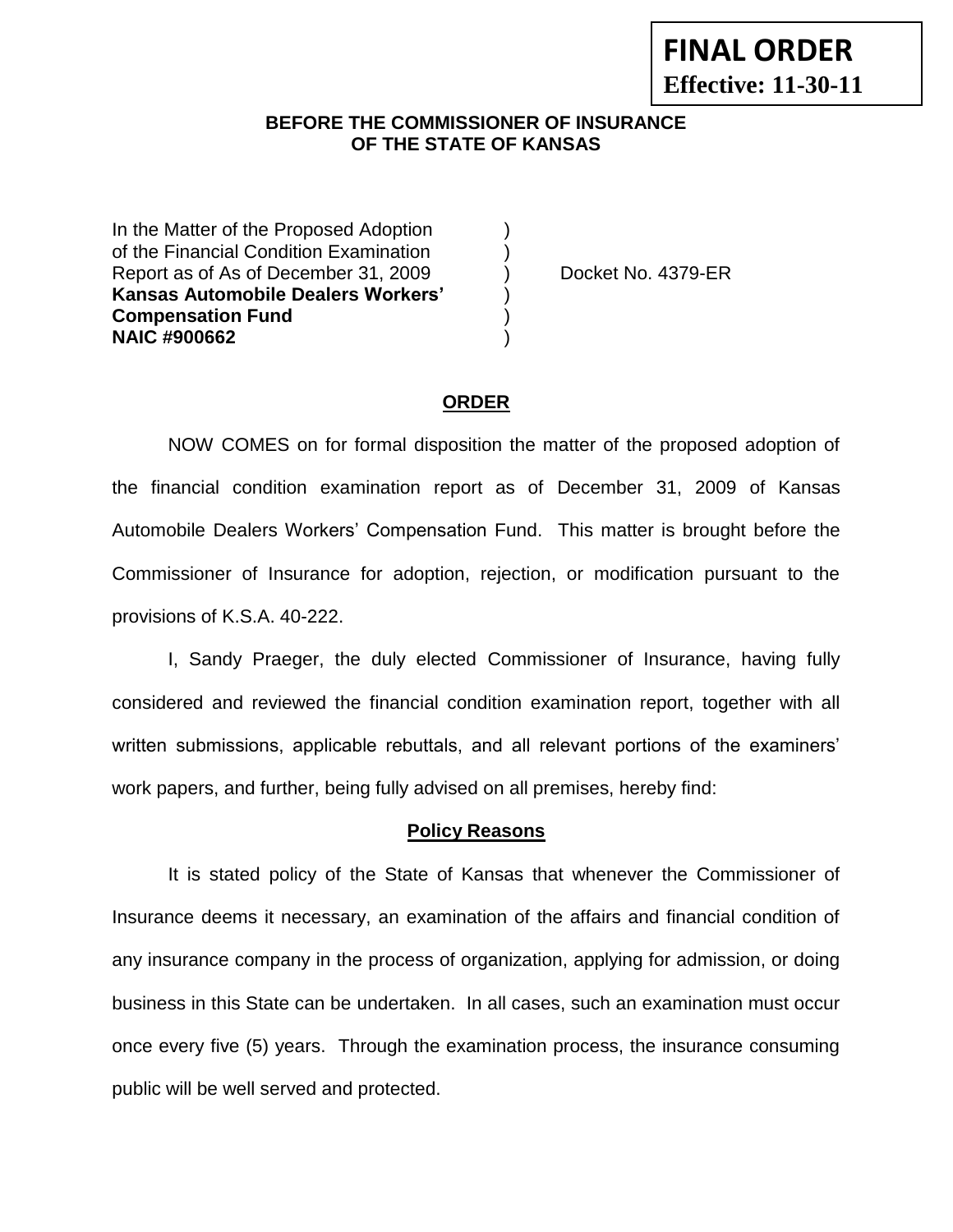#### **Findings of Fact**

1. The Commissioner of Insurance has jurisdiction over this matter pursuant to K.S.A. 40-222.

2. An examination of Kansas Automobile Dealers Workers' Compensation Fund was undertaken by the Kansas Insurance Department and was completed on April 25, 2011.

3. The examiner-in-charge tendered and filed with the Kansas Insurance Department a verified written report of the examination within thirty (30) days following completion of the examination, to wit, on September 15, 2011.

4. Following receipt of the verified report, the Kansas Insurance Department transmitted the report to Kansas Automobile Dealers Workers' Compensation Fund on September 28, 2011, with a duly executed notice advising the company of its opportunity to prepare and submit to the Kansas Insurance Department a written submission or rebuttal with respect to any and all matters contained in the report. Kansas Automobile Dealers Workers' Compensation Fund was further advised that any written submission or rebuttal needed to be filed with the Kansas Insurance Department no later than thirty (30) days after receipt of the verified report.

5. Kansas Automobile Dealers Workers' Compensation Fund filed a written acceptance of the verified report on November 4, 2011.

6. Based upon the written submission tendered, Kansas Automobile Dealers Workers' Compensation Fund took no exceptions to matters contained in the verified report.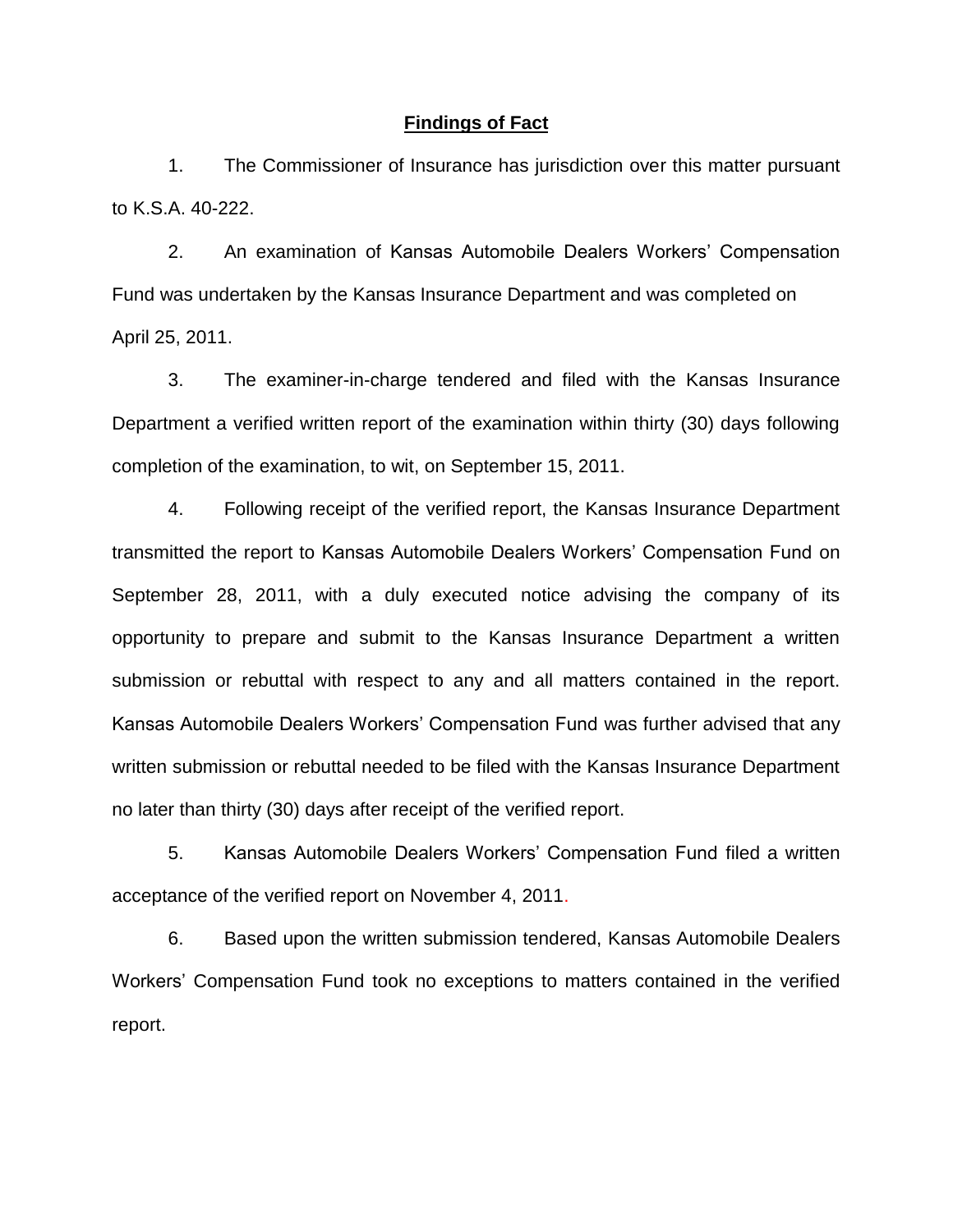7. Within thirty (30) days of the end of the time period allowed for written submission or rebuttal, the Commissioner of Insurance fully reviewed the report, together with all written submissions and rebuttals provided by Kansas Automobile Dealers Workers' Compensation Fund. The Commissioner of Insurance further reviewed all relevant workpapers.

8. No other written submissions or rebuttals were submitted by Kansas Automobile Dealers Workers' Compensation Fund.

# **Conclusion of Law**

9. K.S.A. 40-222(k)(2) provides:

"Within 30 days of the end of the period allowed for the receipt of written submissions or rebuttals, the commissioner shall fully consider and review the report, together with any written submissions or rebuttals and any relevant portions of the examiners workpapers and enter an order:

- (A) Adopting the examination report as filed or with modification or corrections. If the examination report reveals that the company is operating in violation of any law, regulation or prior order of the commissioner, the commissioner may order the company to take any action the commissioner considers necessary and appropriate to cure such violations; or
- (B) rejecting the examination report with directions to the examiners to reopen the examination for purposes of obtaining additional data, documentation or information, and refiling pursuant to subsection (k); or
- (C)call and conduct a fact-finding hearing in accordance with K.S.A. 40- 281 and amendments thereto for purposes of obtaining additional documentation, data, information and testimony."
- 10. Based upon the Findings of Fact enumerated in paragraphs #1 through #8

above, the financial condition examination report as of December 31, 2009 of Kansas

Automobile Dealers Workers' Compensation Fund should be adopted.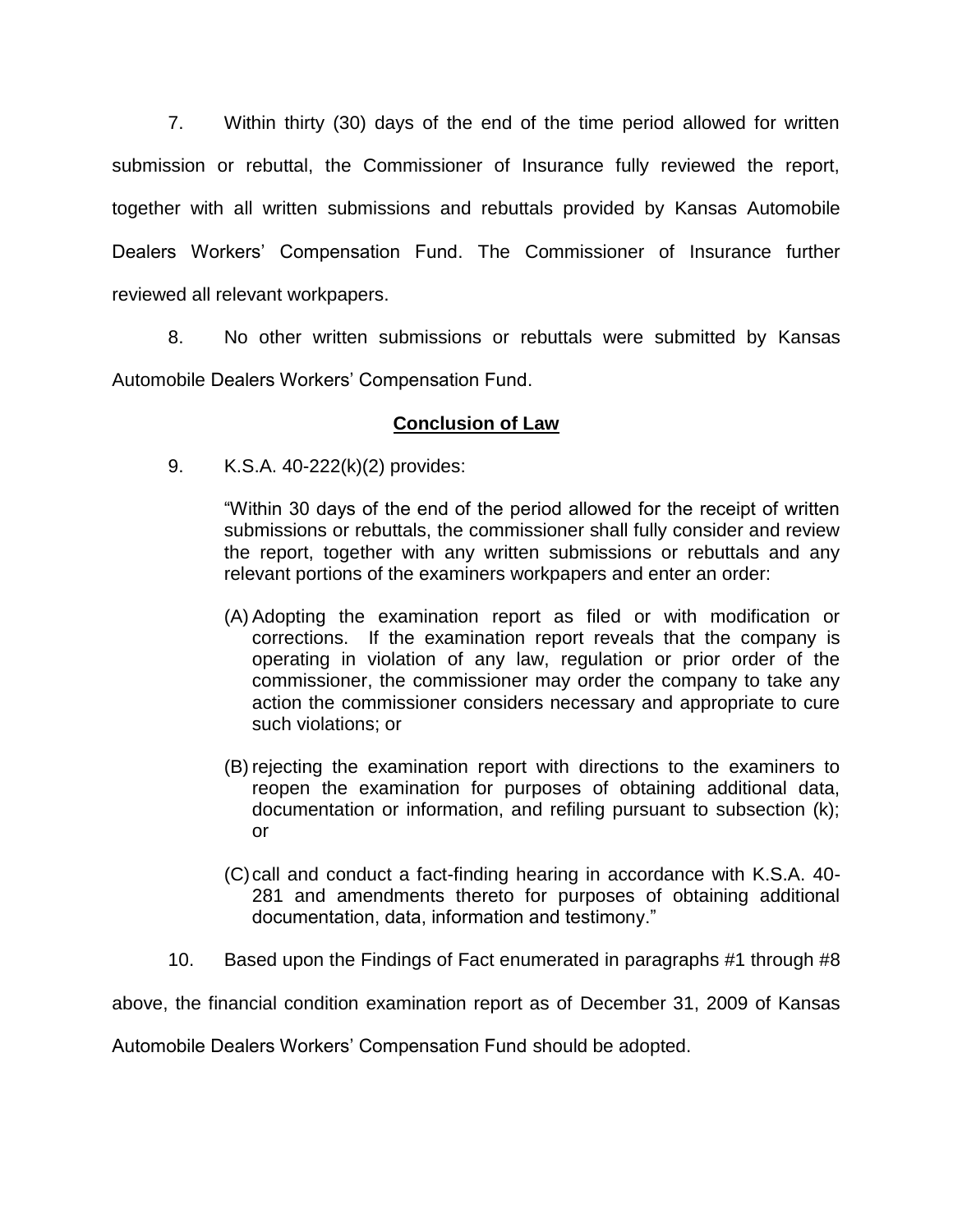# **IT IS THEREFORE, BY THE COMMISSIONER OF INSURANCE, ORDERED THAT:**

1. The financial condition examination report as of December 31, 2009 of Kansas Automobile Dealers Workers' Compensation Fund, hereby is adopted.

2. The Commissioner of Insurance retains jurisdiction over this matter to issue any and all further Orders deemed appropriate or to take such further action necessary to dispose of this matter.

**IT IS SO ORDERED THIS \_\_8th\_\_ DAY OF NOVEMBER, 2011 IN THE CITY OF TOPEKA, COUNTY OF SHAWNEE, STATE OF KANSAS.**



\_/s/ Sandy Praeger\_\_\_\_\_\_\_\_\_\_\_\_\_\_\_\_ Sandy Praeger Commissioner of Insurance By:

\_/s/ Zachary J.C. Anshutz\_\_\_\_\_\_\_\_\_\_

Zachary J. C. Anshutz

General Counsel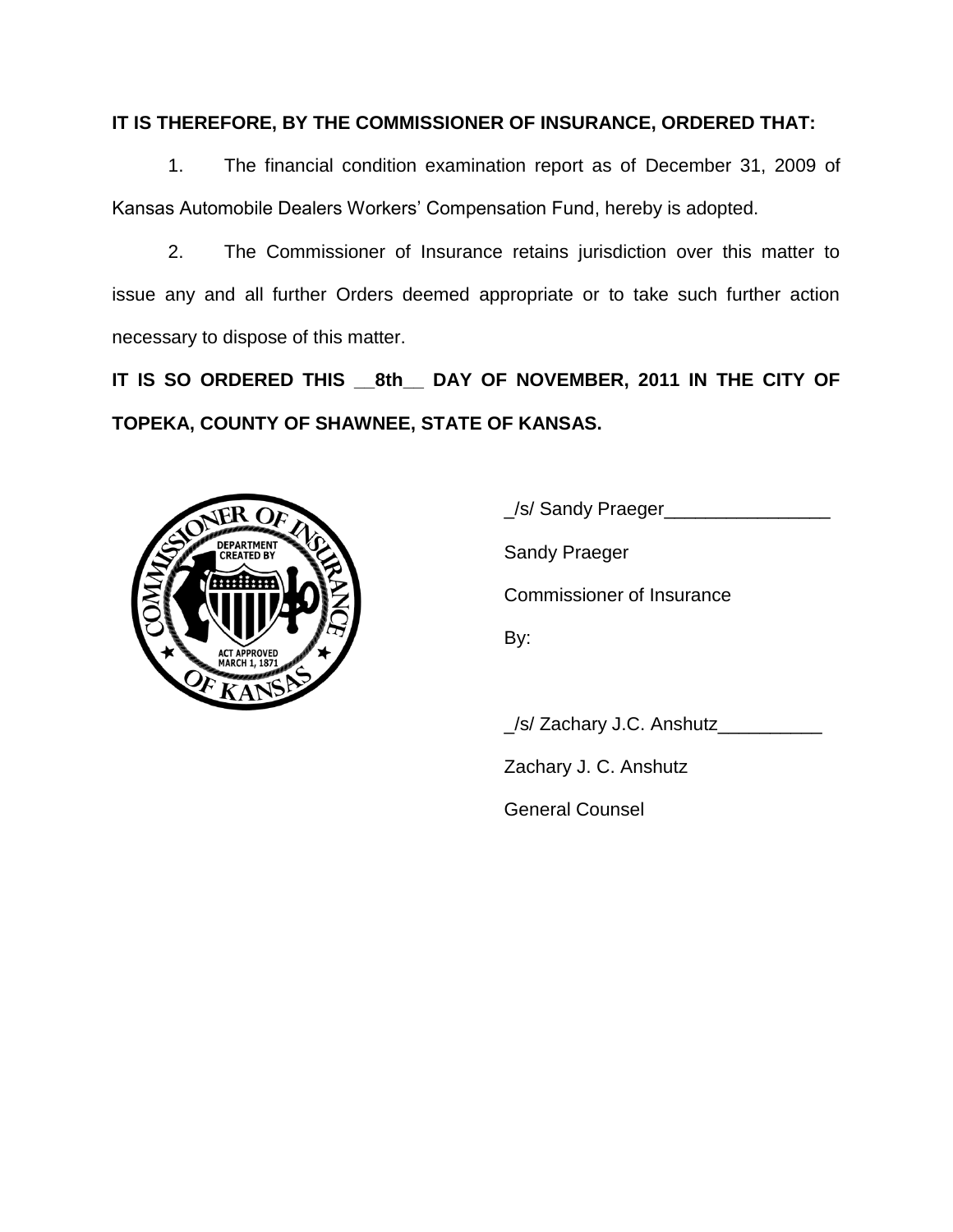## **NOTICE OF RIGHTS TO HEARING AND REVIEW**

**Within fifteen (15) days of the date of service of this Order,** Kansas Automobile Dealers Workers' Compensation Fund may submit a written request for a hearing pursuant to K.S.A. 77-537 and K.S.A. 77-542. Any request for a hearing should be addressed to the following:

Zachary J.C. Anshutz, General Counsel Kansas Insurance Department  $420$  S.W.  $9^{th}$  Street Topeka, Kansas 66612

If a hearing is requested, the Kansas Insurance Department will serve notice of the time and place of the hearing and information on procedures, right of representation, and other rights of parties relating to the conduct of the hearing.

**If a hearing is not requested in the time and manner stated above, this Order shall become effective as a Final Order, without further notice, upon the expiration of time for requesting a hearing.** In the event Kansas Automobile Dealers Workers' Compensation Fund files a Petition for Judicial Review, pursuant to K.S.A. 77- 613(e), the agency officer to be served on behalf of the Kansas Insurance Department is:

Zachary J.C. Anshutz, General Counsel Kansas Insurance Department 420 S.W.  $9<sup>th</sup>$  Street Topeka, Kansas 66612